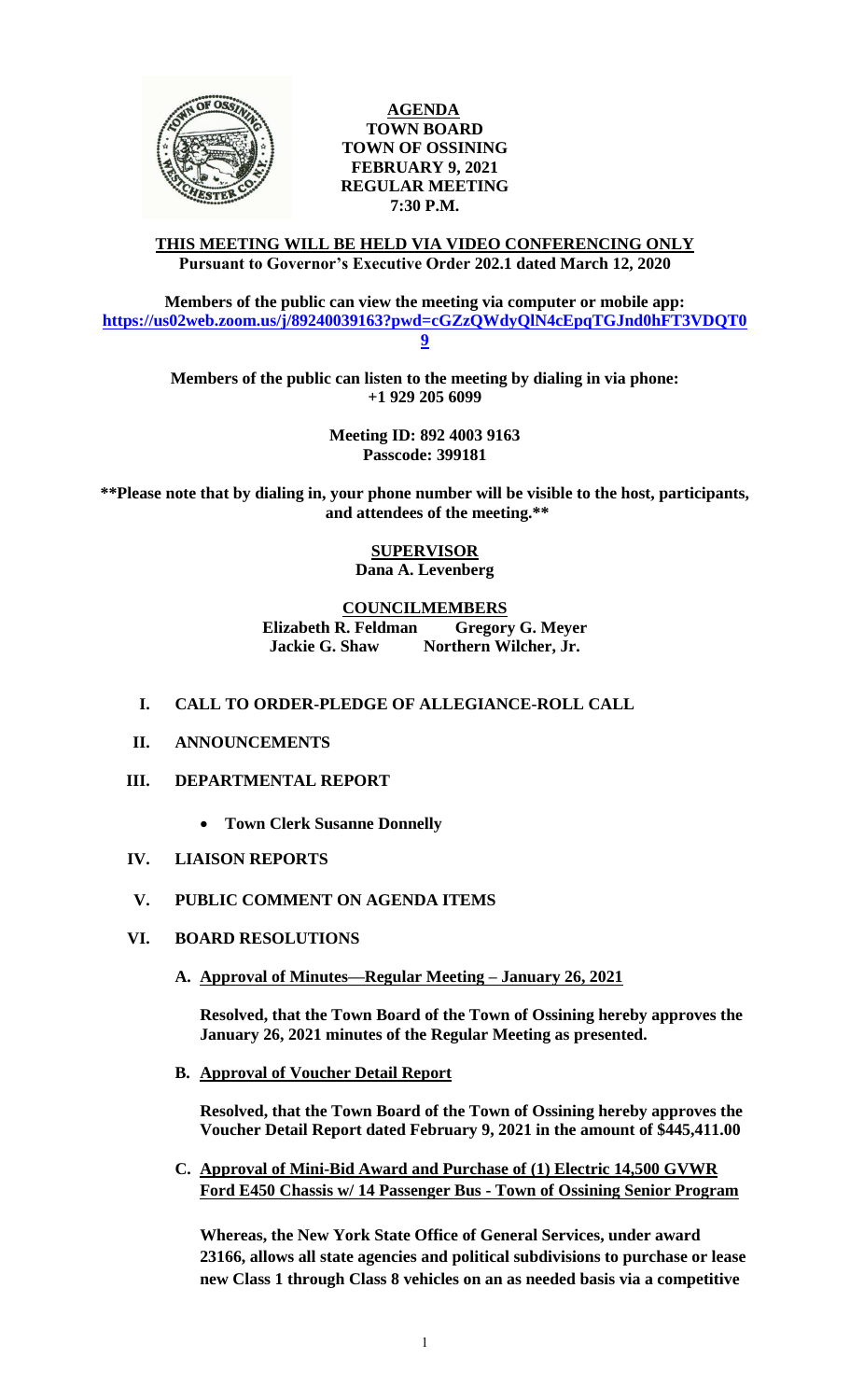**Mini-Bid process executed via the NYS Vehicle Marketplace during the contract period of November 14, 2019 through November 13, 2029; and**

**Whereas, the Town of Ossining is an authorized user in the NYS Vehicle Marketplace and has utilized this method to purchase and lease vehicles in the past; and** 

**Whereas, the Town of Ossining received \$75,000 in grant funding from the Community Development Block Grant program for the purchase of an electric bus for the Senior Nutrition Program; and** 

**Whereas, on November 2, 2020, the Town of Ossining submitted a Mini-Bid request for an Electric 14,500 GVWR Ford E450 Chassis with 14 passenger bus for the Senior Nutrition Program; and**

**Whereas, on November 23, 2020, the Mini-Bid period closed with one offer from Don Brown Bus Sales, Inc.; now therefore be it** 

**Resolved, that the Town Board of the Town of Ossining authorizes the Supervisor to accept the offer from Don Brown Bus Sales, Inc., Johnstown, NY in the amount of \$207,311 for the purchase of an Electric 14,500 GVWR Ford E450 Chassis with 14 passenger bus for the Senior Nutrition Program; and be it further**

**Resolved, that the Supervisor is authorized to execute any necessary documents to facilitate the purchase of this bus for the Senior Nutrition Program.** 

**D. Stipulation of Agreement – CSEA**

**BE IT SO RESOLVED, that upon the recommendation of the Town Supervisor, the Stipulation of Agreement between the Town, CSEA Local 1000, and Lynn Muller, is hereby ratified and approved.** 

**E. Proposal for Assistance in Preparation of the MS4 Annual Stormwater Report for Program Year 2020-2021**

**Resolved, that the Town Board of the Town of Ossining accepts the proposal from AI Engineers, Dolph Rotfeld Engineering Division, Elmsford, NY for Assistance in Preparation of the MS4 Annual Stormwater Report for Program Year 2020-2021, at a fee of \$2,750.**

**F. SEQRA Lead Agency -- Borrego Solar, 381 N. Highland Avenue**

**BE IT RESOLVED, the Town Board hereby consents to the Planning Board serving as lead agency for a coordinated review pursuant to the State Environmental Quality Review Act of the application of Borrego Solar to install a battery energy storage system on the property located at 381 N. Highland Avenue in the unincorporated Town.** 

**G. Acceptance of Bid — McCarthy Drive Road Rehabilitation and Water Main Replacement** 

**Whereas, the Town of Ossining invited sealed bids pursuant to Section 103 of the General Municipal Law of the State of New York for the rehabilitation**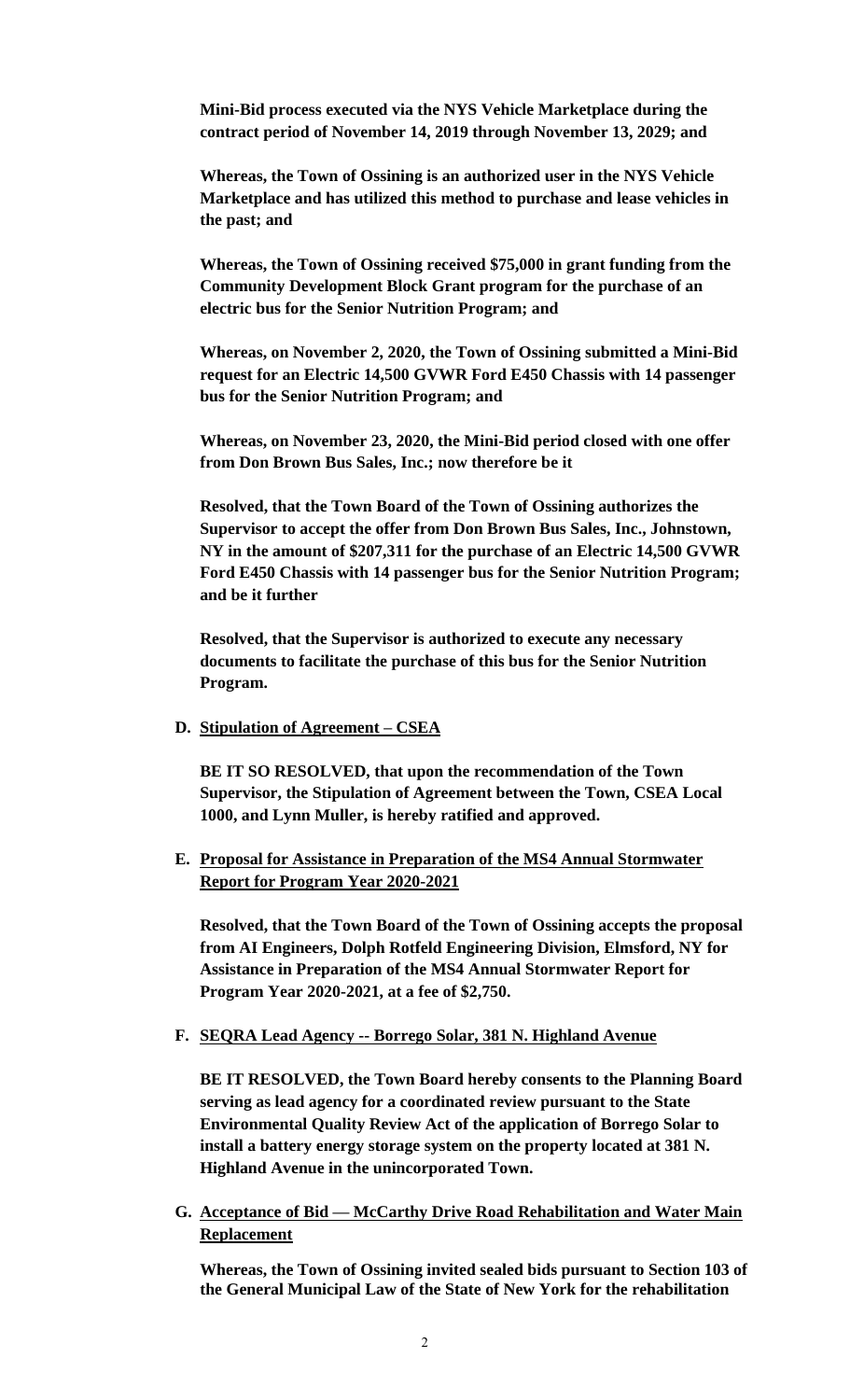**and reconstruction of McCarthy Drive, including replacement of approximately 2,000 linear feet of water main to be paid for by the Village of Ossining Water Fund, and related improvements; and**

**Whereas, a public notice was advertised in the Journal News on December 7, 2020; and** 

**Whereas, the Town received seven sealed bids, which bids were publicly opened by the Town Clerk at 2:00 p.m. on Tuesday, December 29, 2020 and**

**Whereas, the lowest responsible bid was submitted by Montesano Brothers, Inc., 76 Plain Avenue, New Rochelle, New York 10801, with a bid price of \$2,465,995; and**

**Whereas, the Town Engineer, Paul Fraioli, and the Town's Consultant Engineer for this project, James Natarelli of Dolph Rotfeld Engineering, have both recommended that the Town retain the services of Montesano Brothers, Inc.; and** 

**Whereas, at its January 26, 2021 regular meeting, the Town Board unanimously duly adopted a resolution authorizing the issuance of serial bonds to fund the project, which includes funding for payment of the contractor hired to do the work, and which bond issuance is subject to permissive referendum; and**

**Now, therefore**

**Be it resolved, that the McCarthy Drive Road Rehabilitation (Town) and Water Main Replacement (Village) project is hereby awarded to Montesano Brothers, Inc., 76 Plain Avenue, New Rochelle, New York 10801, for the total bid price of \$2,465,995; and** 

**Be it further resolved, the Town Supervisor is hereby authorized to enter into an agreement with Montesano Brothers, Inc., with the terms as outlined in this resolution, the agreement and accompanying bid documents, subject to approval by Counsel to the Town as to form; and**

**Be it further resolved, the Town Supervisor and all applicable Town officers, staff and consultants shall comply with the requirements of NY Local Finance Law and NY Town Law, and any other applicable law, with respect to the bond issuance to fund the project being subject to permissive referendum and the Town shall not commit itself to the funding, nor actually fund, any portion of the project until the statutory time period for the permissive referendum has expired, or, if a petition is duly filed within the statutory time period, until it is approved by an affirmative vote of a majority of the qualified electors of the Town voting on the proposition.**

#### **VII. CORRESPONDENCE TO BE RECEIVED AND FILED**

**Resolved, that the Town Board of the Town of Ossining hereby accepts the following correspondence:**

**Town Planning Board Minutes – December 16, 2020**

#### **VIII. MONTHLY REPORTS**

**Resolved, that the Town Board of the Town of Ossining hereby accepts the following monthly reports for the month of January 2021:**

- **Tax Receiver's Office**
- **Town Clerk**
- **GE Helicopter**
- **Dale Cemetery**